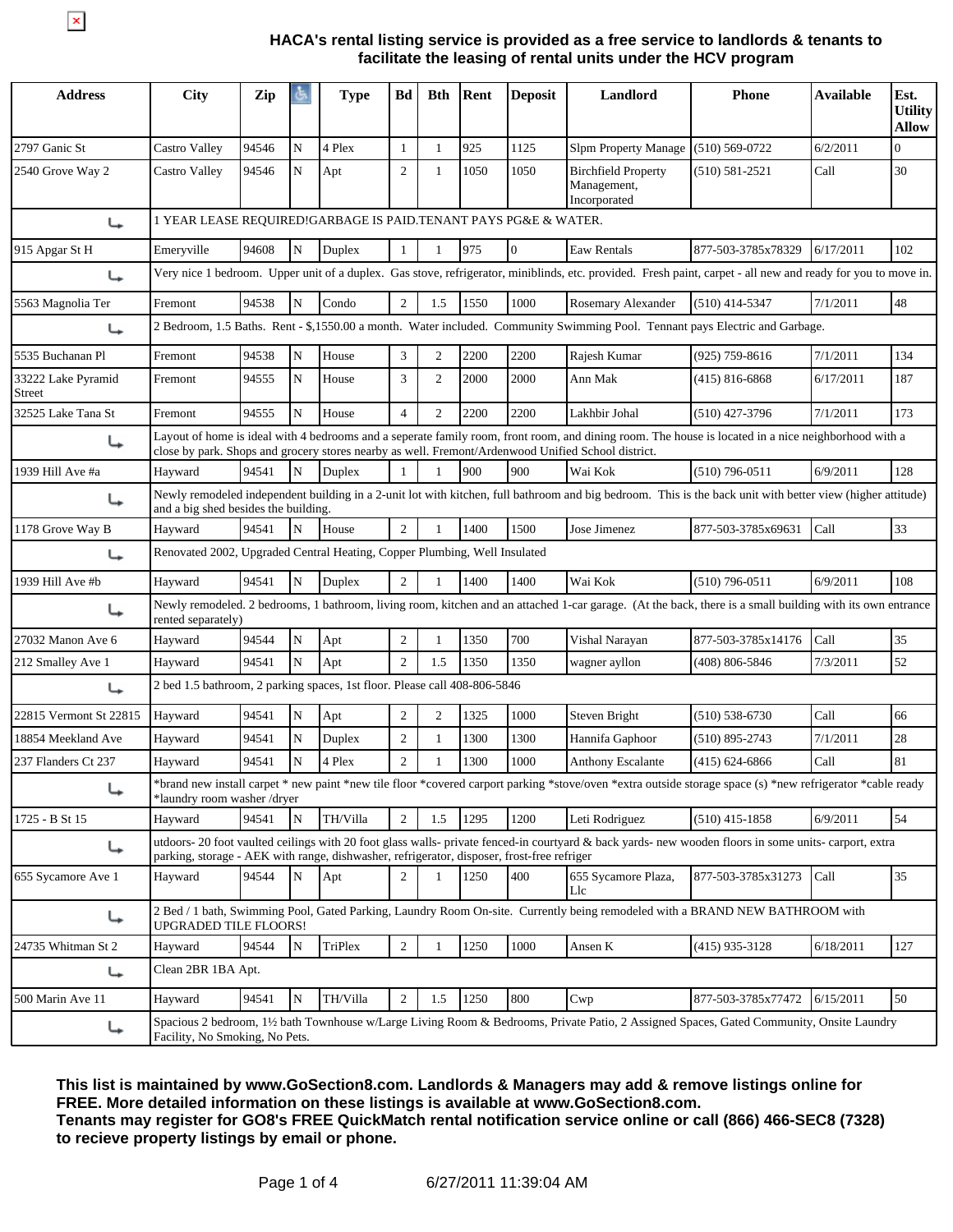| 27882 Manon Ave                       | Hayward                                                                                                                                                                                                              | 94544                                                                                                                                                                                                                               | ${\bf N}$   | Apt      | $\overline{2}$ |                | 1245 | 800    | Rene J. Marcotte,llc                                                                                                                                        | 877-503-3785x13429 | 6/3/2011  | 52  |  |
|---------------------------------------|----------------------------------------------------------------------------------------------------------------------------------------------------------------------------------------------------------------------|-------------------------------------------------------------------------------------------------------------------------------------------------------------------------------------------------------------------------------------|-------------|----------|----------------|----------------|------|--------|-------------------------------------------------------------------------------------------------------------------------------------------------------------|--------------------|-----------|-----|--|
| ↳                                     | Park-like setting w/fountain, 2 barbecue/picnic areas, sparkling pool, on-site laundry                                                                                                                               |                                                                                                                                                                                                                                     |             |          |                |                |      |        |                                                                                                                                                             |                    |           |     |  |
| 749 Schafer Rd 24                     | Hayward                                                                                                                                                                                                              | 94544                                                                                                                                                                                                                               | N           | Apt      | 2              | 2              | 1200 | 1000   | Schafer Garden Apts.                                                                                                                                        | 877-503-3785x10822 | Call      | 59  |  |
| 390 Grove Way                         | Hayward                                                                                                                                                                                                              | 94541                                                                                                                                                                                                                               | N           | Duplex   | $\overline{2}$ | $\mathbf{1}$   | 1200 | 1000   | Mukesh Singh                                                                                                                                                | $(510) 784 - 3004$ | 6/10/2011 | 55  |  |
| ↳                                     | call after 4 pm mon-fri, sat-sun 9am to 8pm                                                                                                                                                                          |                                                                                                                                                                                                                                     |             |          |                |                |      |        |                                                                                                                                                             |                    |           |     |  |
| 29536 Dixon St 9                      | Hayward                                                                                                                                                                                                              | 94544                                                                                                                                                                                                                               | N           | Apt      | $\overline{c}$ | $\mathbf{2}$   | 1200 | 1200   | <b>Birchfield Property</b><br>Management,<br>Incorporated                                                                                                   | $(510) 581 - 2521$ | Call      | 30  |  |
| ↳                                     | 1 YEAR LEASE REQUIRED!TENANT PAYS PG&E & WATER.GARBAGE IS PAID.                                                                                                                                                      |                                                                                                                                                                                                                                     |             |          |                |                |      |        |                                                                                                                                                             |                    |           |     |  |
| 22694 7th Street                      | Hayward                                                                                                                                                                                                              | 94541                                                                                                                                                                                                                               | N           | TH/Villa | $\overline{2}$ | 1.5            | 1200 | 900    | Pisciotta Realty                                                                                                                                            | $(408)$ 297-5500   | Call      | 54  |  |
| ↳                                     | Enjoy a 2 bedroom one and half bathroom townhouse. Comes with an enclosed outdoor patio. Carport parking, coin operated laundry on site. Freshly<br>painted, new remodeled bathroom. Rent \$1200.00 Deposit \$750.00 |                                                                                                                                                                                                                                     |             |          |                |                |      |        |                                                                                                                                                             |                    |           |     |  |
| 27340 Tyrrell Ave 7                   | Hayward                                                                                                                                                                                                              | 94544                                                                                                                                                                                                                               | N           | Apt      | $\overline{c}$ |                | 1200 | 500    | Leti Rodriguez                                                                                                                                              | $(510)$ 415-1858   | 6/9/2011  | 23  |  |
| ↳                                     | Bright renovated unit. New carpet and floors, paint, window blinds, top floor unit                                                                                                                                   |                                                                                                                                                                                                                                     |             |          |                |                |      |        |                                                                                                                                                             |                    |           |     |  |
| 24545 Oneil Ave 205                   | Hayward                                                                                                                                                                                                              | 94541                                                                                                                                                                                                                               | N           | Apt      | $\overline{2}$ |                | 1200 | 500    | Leti Rodriguez                                                                                                                                              | $(510)$ 415-1858   | 6/9/2011  | 52  |  |
| ↳                                     |                                                                                                                                                                                                                      | Large Modern Units with spacious bedrooms with large closets, AEK kitchen, and balcony. Easy 1 minute access to 580/880/BART/shopping, restaurants,<br>schools, cafes. Large relaxing courtyard with mature landscaping. Call Lety. |             |          |                |                |      |        |                                                                                                                                                             |                    |           |     |  |
| 27808 Manon Ave                       | Hayward                                                                                                                                                                                                              | 94544                                                                                                                                                                                                                               | N           | TH/Villa | $\overline{2}$ | 1.5            | 1195 | 800    | Rene J. Marcotte, llc                                                                                                                                       | 877-503-3785x13428 | 6/3/2011  | 35  |  |
| ↳                                     | Dogs/Cats welcome w/ additional security deposit                                                                                                                                                                     |                                                                                                                                                                                                                                     |             |          |                |                |      |        | Large Patio, 1 Covered Parking Space, uncovered parking available for 1 additional vehicle, 2 Barbecue/Picnic areasCustomer Service our #1 PrioritySmall    |                    |           |     |  |
| 26525 Gading Rd 34                    | Hayward                                                                                                                                                                                                              | 94544                                                                                                                                                                                                                               | N           | TH/Villa | $\overline{c}$ | 1              | 1195 | 1000   | <b>Westwood Apartment</b>                                                                                                                                   | 877-503-3785x73607 | 6/2/2011  | 52  |  |
| 920 Schafer Rd                        | Hayward                                                                                                                                                                                                              | 94544                                                                                                                                                                                                                               | N           | TH/Villa | $\overline{c}$ | 1              | 1150 | 1150   | <b>Birchfield Property</b><br>Management,<br>Incorporated                                                                                                   | $(510) 581 - 2521$ | Call      | 30  |  |
| ↳                                     | 1 YEAR LEASE REQUIRED.TENANT PAYS PG&E.GARBAGE AND WATER IS PAID.                                                                                                                                                    |                                                                                                                                                                                                                                     |             |          |                |                |      |        |                                                                                                                                                             |                    |           |     |  |
| 749 Schafer Rd                        | Hayward                                                                                                                                                                                                              | 94544                                                                                                                                                                                                                               | N           | Apt      | $\overline{2}$ |                | 1135 | 1000   | Schafer Garden Apts.                                                                                                                                        | 877-503-3785x10821 | Call      | 64  |  |
| 27495 Manon Ave 21                    | Hayward                                                                                                                                                                                                              | 94544                                                                                                                                                                                                                               | N           | TH/Villa | $\overline{c}$ | 1.5            | 1100 | 1000   | <b>Greenleaf Apartments</b>                                                                                                                                 | $(510)$ 489-3885   | Call      | 35  |  |
| 27495 Manon Avenue Apt Hayward<br>#11 |                                                                                                                                                                                                                      | 94544                                                                                                                                                                                                                               | N           | TH/Villa | $\overline{c}$ | 1.5            | 1100 | Negot. | <b>Greenleaf Apartments</b>                                                                                                                                 | $(510)$ 489-3885   | Call      | 35  |  |
| 980 Cheryl Ann Cir 41                 | Hayward                                                                                                                                                                                                              | 94544                                                                                                                                                                                                                               | Y           | Condo    | $\mathfrak{Z}$ | $\overline{2}$ | 1900 | 1500   | <b>GLENDA</b><br><b>OUEENSBURY</b>                                                                                                                          | (408) 921-2257     | 7/20/2011 | 63  |  |
| ↳                                     | parking/storageWood Burning Fireplace CarpetsLarge Patio Bright and Open floor plan                                                                                                                                  |                                                                                                                                                                                                                                     |             |          |                |                |      |        | Refrigerator Stove Dishwasher Garbage disposal Inside laundry 1 Covered Carport with storage Central heating Complex pays for water Extra                   |                    |           |     |  |
| 23213 Lynn St                         | Hayward 94541 N House 3 1 1 1850 1850 ajit singh                                                                                                                                                                     |                                                                                                                                                                                                                                     |             |          |                |                |      |        |                                                                                                                                                             | $(650)$ 328-3122   | 6/11/2011 | 192 |  |
| ↳                                     | its in nice                                                                                                                                                                                                          |                                                                                                                                                                                                                                     |             |          |                |                |      |        |                                                                                                                                                             |                    |           |     |  |
| 31598 Wheelon Ave                     | Hayward                                                                                                                                                                                                              | 94544                                                                                                                                                                                                                               | $\mathbf Y$ | House    | 3              | -1             | 1765 | 2200   | Emilia De Geer                                                                                                                                              | 877-503-3785x60143 | 6/15/2011 | 190 |  |
| ↳                                     | yard with lawn & sprinkler system. Twice monthly gardener included! Interior freshly painted.                                                                                                                        |                                                                                                                                                                                                                                     |             |          |                |                |      |        | OPEN HOUSE SAT 6/25 11AM-3PM. THIS LOVELY HOME WILL GO FAST SO DON'T DELAY. Remodeled kitchen & bathroom; enclosed back                                     |                    |           |     |  |
| 22428 Santa Clara St                  | Hayward                                                                                                                                                                                                              | 94541                                                                                                                                                                                                                               | N           | House    | $\overline{4}$ | 2.5            | 2500 | 2500   | Abdul Durrani                                                                                                                                               | $(510)$ 453-9255   | Call      | 157 |  |
| ↳                                     | living rooms, garage, basement, ceiling fans, and so much more                                                                                                                                                       |                                                                                                                                                                                                                                     |             |          |                |                |      |        | Newly Renovated House with stainless steel appliances, granite counter tops, wooden floors throughout, tile floors in bathrooms, walk in closet, family and |                    |           |     |  |
| 2870 Winchester Dr                    | Hayward                                                                                                                                                                                                              | 94541                                                                                                                                                                                                                               | N           | House    | $\overline{4}$ | 3              | 2400 | 2400   | Sim Kash                                                                                                                                                    | $(510) 888 - 1888$ | 6/15/2011 | 221 |  |
| ↳                                     |                                                                                                                                                                                                                      |                                                                                                                                                                                                                                     |             |          |                |                |      |        | large 4 bedrooms, 3 baths 2 car garage, one car port, in Hayward hills, living rooms, family room 2 fire place, large yard call sim                         |                    |           |     |  |
| 2686 Leeward St                       | Hayward                                                                                                                                                                                                              | 94545                                                                                                                                                                                                                               | N           | House    | 4              | 3              | 1850 | 2000   | Ernest H Calvo                                                                                                                                              | $(510) 887 - 0492$ | Call      | 221 |  |
| ↳                                     | Single family home in a good area shops, clinics, schools, colleges, parks near by etc.                                                                                                                              |                                                                                                                                                                                                                                     |             |          |                |                |      |        |                                                                                                                                                             |                    |           |     |  |
| 36875 Sycamore St #b                  | Newark                                                                                                                                                                                                               | 94560                                                                                                                                                                                                                               | $\mathbf N$ | Apt      | $\overline{2}$ | 1.5            | 1300 | 1300   | Max Property Mgmt                                                                                                                                           | $(510) 505 - 0702$ | Call      | 110 |  |
| 5105 Dupont Ave                       | Newark                                                                                                                                                                                                               | 94560                                                                                                                                                                                                                               | ${\bf N}$   | House    | $\mathfrak{Z}$ | $\overline{2}$ | 2100 | 2100   | Romulo Millan                                                                                                                                               | 877-503-3785x63994 | 5/29/2011 | 99  |  |
| 7025 Rochelle Ave                     | Newark                                                                                                                                                                                                               | 94560                                                                                                                                                                                                                               | $\mathbf N$ | House    | 3              | $\overline{2}$ | 2100 | 2100   | Mr. Ba Nguyen                                                                                                                                               | $(510)$ 790-2996   | 6/5/2011  | 149 |  |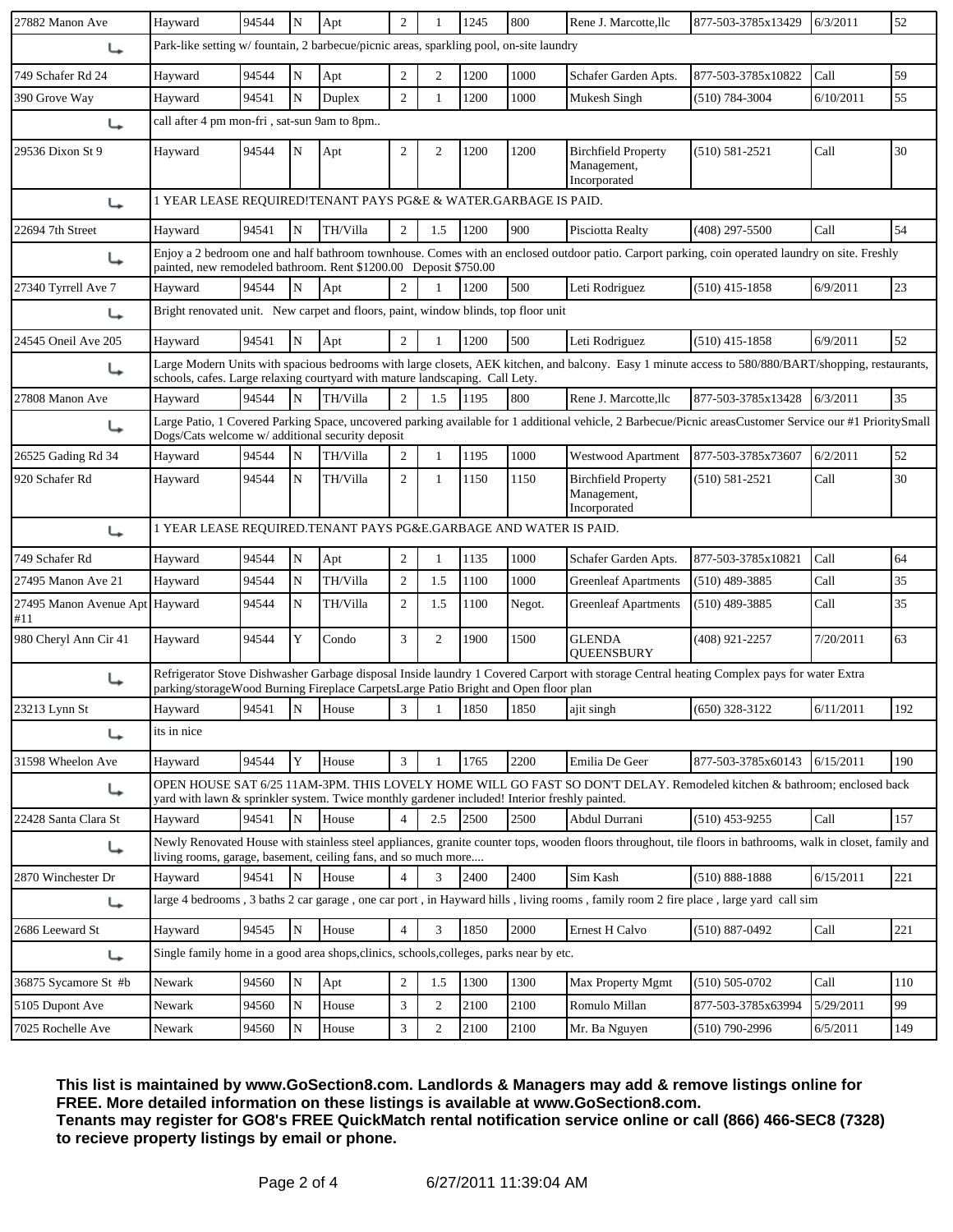| ↳                       | Phone Number 510-790-2996                                                                                                                                                                                          |                                                                                                                                                                                                                                                          |             |          |                  |                |      |      |                                                                                                                                                         |                    |           |                |
|-------------------------|--------------------------------------------------------------------------------------------------------------------------------------------------------------------------------------------------------------------|----------------------------------------------------------------------------------------------------------------------------------------------------------------------------------------------------------------------------------------------------------|-------------|----------|------------------|----------------|------|------|---------------------------------------------------------------------------------------------------------------------------------------------------------|--------------------|-----------|----------------|
| 477 Bancroft Ave D      | San Leandro                                                                                                                                                                                                        | 94577                                                                                                                                                                                                                                                    | ${\bf N}$   | Apt      | $\mathbf{1}$     |                | 995  | 500  | Leti Rodriguez                                                                                                                                          | $(510)$ 415-1858   | 6/9/2011  | 102            |
| ↳                       | These bright, centrally located units offer the following amenities: • Quiet, completely renovated • Tiled bath, and kitchenNew carpet, blinds, appliances • Gas<br>stove, refrigerator, disposers•Covered parking |                                                                                                                                                                                                                                                          |             |          |                  |                |      |      |                                                                                                                                                         |                    |           |                |
| 15320 Tropic Ct         | San Leandro                                                                                                                                                                                                        | 94579                                                                                                                                                                                                                                                    | N           | Apt      | $\mathbf{1}$     | 1              | 950  | 950  | Las Palmas And Surf<br>Apartments                                                                                                                       | 877-503-3785x15758 | Call      | 45             |
| ↳                       |                                                                                                                                                                                                                    |                                                                                                                                                                                                                                                          |             |          |                  |                |      |      | On-site laundry facility, On-site Maintenance, Community lounge with full kitchen, Service Coordinator, Computer lab, Assigned parking, Courtyard       |                    |           |                |
| 1494 167th Ave          | San Leandro                                                                                                                                                                                                        | 94578                                                                                                                                                                                                                                                    | N           | Duplex   |                  | 1              | 895  | 895  | <b>Birchfield Property</b><br>Management,<br>Incorporated                                                                                               | $(510) 581 - 2521$ | Call      | 26             |
| ↳                       |                                                                                                                                                                                                                    |                                                                                                                                                                                                                                                          |             |          |                  |                |      |      | 1 YEAR LEASE REQUIRED. AVAILABLE NOW. TENANT PAYS PG&E & WATER. GARBAGE IS PAID                                                                         |                    |           |                |
| 15320 Tropic Ct 3       | San Leandro                                                                                                                                                                                                        | 94579                                                                                                                                                                                                                                                    | N           | Apt      |                  | 1              | 895  | 500  | Las Palmas And Surf<br>Apartments                                                                                                                       | 877-503-3785x77808 | 6/16/2011 | 26             |
| ↳                       | friendly. call 510-357-6397 No application fee.                                                                                                                                                                    |                                                                                                                                                                                                                                                          |             |          |                  |                |      |      | Special move in \$500.00 deposit and 1 month free for rent for applicants that apply before June 30 th 2011. 1 bedroom, 1 bathroom 550 square feet, pet |                    |           |                |
| 591 Callan Ave          | San Leandro                                                                                                                                                                                                        | 94577                                                                                                                                                                                                                                                    | N           | House    | $\overline{2}$   |                | 1450 | 1000 | Deborah Middleton                                                                                                                                       | $(510)$ 910-4077   | 6/8/2011  | 83             |
| ↳                       |                                                                                                                                                                                                                    |                                                                                                                                                                                                                                                          |             |          |                  |                |      |      | Completely remodeled in nice area!Hardwood floors throughoutKitchen with frig, microwave & dishwasherWindows with screens                               |                    |           |                |
| 15057 Hesperian Blvd 8  | San Leandro                                                                                                                                                                                                        | 94578                                                                                                                                                                                                                                                    | Y           | Condo    | $\overline{2}$   |                | 1400 | 1400 | <b>Timothy Roberts</b>                                                                                                                                  | $(510)$ 247-1164   | 6/15/2011 | 6              |
|                         |                                                                                                                                                                                                                    | 15057 Hesperian Blvd., #8 San Leandro, CA 94578Bedrooms: 2, Bathrooms: 1, Rent: \$1,400.00Deposit: \$1,400, Type: CondoImmed. Move-In, Security<br>Bldg., Garage, Storage Rm., Grocery Store/Shopping Ctr. Across St., 2 blocks from BART/Public Transp. |             |          |                  |                |      |      |                                                                                                                                                         |                    |           |                |
| 16000 Mateo St 25       | San Leandro                                                                                                                                                                                                        | 94578                                                                                                                                                                                                                                                    | N           | Apt      | $\overline{2}$   |                | 1305 | 1100 | <b>Mateo Apartments</b>                                                                                                                                 | 877-503-3785x9235  | Call      | 54             |
| 80 Castro St 102        | San Leandro                                                                                                                                                                                                        | 94577                                                                                                                                                                                                                                                    | N           | Apt      | $\overline{2}$   |                | 1300 | 1000 | Leti Rodriguez                                                                                                                                          | $(510)$ 415-1858   | 6/9/2011  | 52             |
| ↳                       | Central San Leandro - walk to BART, shopping and schools.Sunny and quiet unit with city views. Call Junell at (510) 761-5820 to schedule an<br>appointment.                                                        |                                                                                                                                                                                                                                                          |             |          |                  |                |      |      |                                                                                                                                                         |                    |           |                |
| 15807 Maubert Ave       | San Leandro                                                                                                                                                                                                        | 94578                                                                                                                                                                                                                                                    | ${\bf N}$   | Apt      | $\overline{2}$   |                | 1300 | 1300 | Jenny Chan                                                                                                                                              | $(510) 538 - 1064$ | 7/16/2011 | 79             |
| ↳                       | near transportation, shopping center, and school.                                                                                                                                                                  |                                                                                                                                                                                                                                                          |             |          |                  |                |      |      |                                                                                                                                                         |                    |           |                |
| 955 Joaquin Ave         | San Leandro                                                                                                                                                                                                        | 94577                                                                                                                                                                                                                                                    | N           | TH/Villa | $\boldsymbol{2}$ | 1              | 1300 | 1300 | <b>Community Realty</b>                                                                                                                                 | 877-503-3785x4617  | 6/15/2011 | 54             |
| 1426 150th Ave C        | San Leandro                                                                                                                                                                                                        | 94578                                                                                                                                                                                                                                                    | N           | 4 Plex   | $\overline{2}$   | $\mathbf{1}$   | 1250 | 1250 | Sam Bandrapalli                                                                                                                                         | 877-503-3785x50166 | Call      | 146            |
| ↳                       | freeway and other shopping areas                                                                                                                                                                                   |                                                                                                                                                                                                                                                          |             |          |                  |                |      |      | Beautiful 2 bedroom 1 bath upstairs apartment which is conveniently located and within walkable distance to public transportation, BayFair mall, 580    |                    |           |                |
| 14950 Zelma St          | San Leandro                                                                                                                                                                                                        | 94579                                                                                                                                                                                                                                                    | Y           | Apt      | $\overline{2}$   |                | 1125 | 1125 | <b>Warhurst Properties</b>                                                                                                                              | $(510)$ 667-9515   | Call      | 35             |
|                         | email me @zelmaaptssanleandro@gmail.com                                                                                                                                                                            |                                                                                                                                                                                                                                                          |             |          |                  |                |      |      | 14950 Zelma st.San Leandro, Ca 94579Nearest Cross street, Manor Blvd2bdrm, 1bath Rent \$1125.00 Deposit \$1125.00Call Craig @ 510.667.9515 or           |                    |           |                |
| 525 Bancroft Ave #11    | San Leandro                                                                                                                                                                                                        | 94577                                                                                                                                                                                                                                                    | N           | Apt      | 2                | $\mathbf{1}$   | 1100 |      | .1100.00 Mary Investment, Llc 877-503-3785x4947                                                                                                         |                    | Call      | 54             |
| ↳                       | close to shopping center and transportation.                                                                                                                                                                       |                                                                                                                                                                                                                                                          |             |          |                  |                |      |      |                                                                                                                                                         |                    |           |                |
| 15370 Tropic Ct         | San Leandro                                                                                                                                                                                                        | 94579                                                                                                                                                                                                                                                    | ${\bf N}$   | Apt      | $\overline{2}$   |                | 960  | 960  | Las Palmas And Surf<br>Apartments                                                                                                                       | 877-503-3785x15757 | Call      | 52             |
| ↳                       | Gated Property, Swimming Pool, Kids Play Area, Laundry Facility, Maintenance On-site                                                                                                                               |                                                                                                                                                                                                                                                          |             |          |                  |                |      |      |                                                                                                                                                         |                    |           |                |
| 3453 Figueroa Dr        | San Leandro                                                                                                                                                                                                        | 94578                                                                                                                                                                                                                                                    | $\mathbf N$ | House    | $\mathfrak{Z}$   | $\overline{2}$ | 1900 | 1900 | Tom Jong                                                                                                                                                | $(510)$ 352-1549   | 6/16/2011 | 134            |
| ↳                       | 3 beds 2 baths with a huge entertainment room or in-lau unit.                                                                                                                                                      |                                                                                                                                                                                                                                                          |             |          |                  |                |      |      |                                                                                                                                                         |                    |           |                |
| 16305 Maubert Ave C     | San Leandro                                                                                                                                                                                                        | 94578                                                                                                                                                                                                                                                    | $\mathbf N$ | 4 Plex   | $\mathfrak{Z}$   | $\overline{2}$ | 1700 | 1700 | sean nand                                                                                                                                               | $(510)$ 299-5364   | 6/20/2011 | $\overline{7}$ |
| ↳                       | new carpets, private deck, air conditioned                                                                                                                                                                         |                                                                                                                                                                                                                                                          |             |          |                  |                |      |      |                                                                                                                                                         |                    |           |                |
| 16001 Liberty St 310    | San Leandro                                                                                                                                                                                                        | 94578                                                                                                                                                                                                                                                    | ${\bf N}$   | Apt      | 3                | $\overline{2}$ | 1450 | 1450 | Liberty Hill                                                                                                                                            | (888) 765-2495     | 7/15/2011 | 95             |
| ↳                       | 3 Bedroom 2 Bath unit. Facing the East Bay Hills.                                                                                                                                                                  |                                                                                                                                                                                                                                                          |             |          |                  |                |      |      |                                                                                                                                                         |                    |           |                |
| 15375 Ruggles St        | San Leandro                                                                                                                                                                                                        | 94579                                                                                                                                                                                                                                                    | N           | House    | $\overline{4}$   | $\overline{2}$ | 2362 | 2362 | Silling Deng                                                                                                                                            | $(510)$ 289-5097   | 7/3/2011  | $\overline{0}$ |
| ↳                       |                                                                                                                                                                                                                    |                                                                                                                                                                                                                                                          |             |          |                  |                |      |      | There will be an open house on Friday, July 1st & Saturday July 2nd. Questions, call 510.289.5097                                                       |                    |           |                |
| 15730 Marcella Street 6 | San Leandro                                                                                                                                                                                                        | 94578                                                                                                                                                                                                                                                    | ${\bf N}$   | Apt      | $\overline{4}$   | $\overline{c}$ | 2300 | 2000 | <b>Rent Razor</b>                                                                                                                                       | $(510) 663 - 1924$ | Call      | 162            |